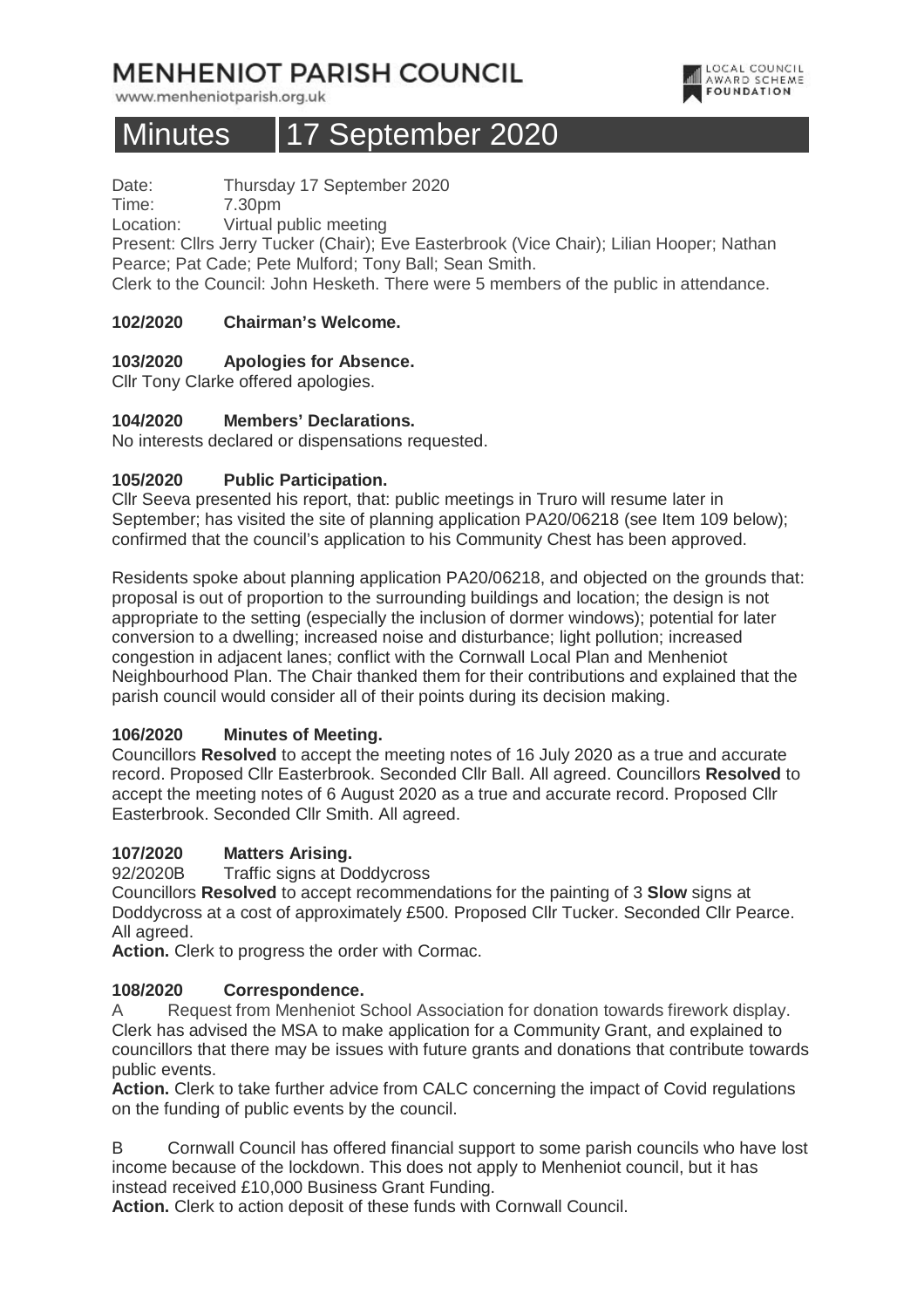# **109/2020 Planning Matters.**

A Councillors discussed these planning applications and agreed their response.

#### Ref: PA20/06218

Location: The Carthouse Menheniot Liskeard Cornwall PL14 3QT

It was **Resolved** to support this planning application. Proposed Cllr Tucker. Seconded Cllr Easterbrook. Majority decision. In making their decision, councillors received concerns from local residents relating to the scale of the proposed building (disproportionately large for the site), the external design (unsuitable finish), the use of dormer windows (inappropriate to the setting with the potential for light pollution) and access into the site (prone to congestion which could become worse, especially for emergency vehicles). Councillors ask that officers take these issues into account when making their final determination.

#### Ref: PA20/03749

Location: The Barn Blackadon Farm Horningtops Liskeard Cornwall PL14 3PU It was **Resolved** to support this planning application. Proposed Cllr Easterbrook. Seconded Cllr Ball. All agreed. Councillors were aware that consent is a requirement for insurance purposes and that otherwise this is permitted development.

#### Ref: PA20/06058

Proposal Alternative proposal for a dwelling on same footprint as approval PA19/00896 It was **Resolved** to support this planning application. Proposed Cllr Tucker. Seconded Cllr Easterbrook. All agreed.

#### Ref PA20/07044

Proposal Conversion of a former Methodist Chapel to a three bedroom house with a two bedroom annexe.

It was **Resolved** to support this planning application. Proposed Cllr Smith. Seconded Cllr Pearce. All agreed. Councillors noted that policy 7 of the CLP permits the reuse of suitably constructed redundant, disused or historic buildings.

B Any applications received by Cornwall Council by the time of the meeting. Information only. None received.

C Planning applications approved by Cornwall Council.

PA20/04452

Location: 13 Kingswood Estate Merrymeet PL14 3LR

Proposal: Install pitched roof and double width door to existing double garage.

Remove stone cladding to front elevation and render. Extend driveway to front and side of garage. Install Upvc windows and composite front door to replace existing. Remove lean-to on West Elevation and upgrade conservatory construction.

#### PA19/06926

Applicant: Mr Kennard

Proposal: Additional hotel accommodation in the form of an annexe block with alterations to car park and associated works (including installation of air-conditioning plant compound) and small reconfiguration of main hotel.

Location: Premier Inn Haviland Road Liskeard Cornwall PL14 3FG

#### PA20/05046

Applicant: Mr and Mrs P And L Griffiths Location: Skiber-Leti Trenant Farm Menheniot Liskeard Cornwall Proposal: Erection of garage/workshop

D Planning applications refused by Cornwall Council or withdrawn by the applicant. Information only. None refused.

E Request for permission to carry out works at 14 Bowling Green. Cllr Tucker reported that building works are almost complete, apart from installation of the roof. Minor damage to grass adjacent to the works will be rectified.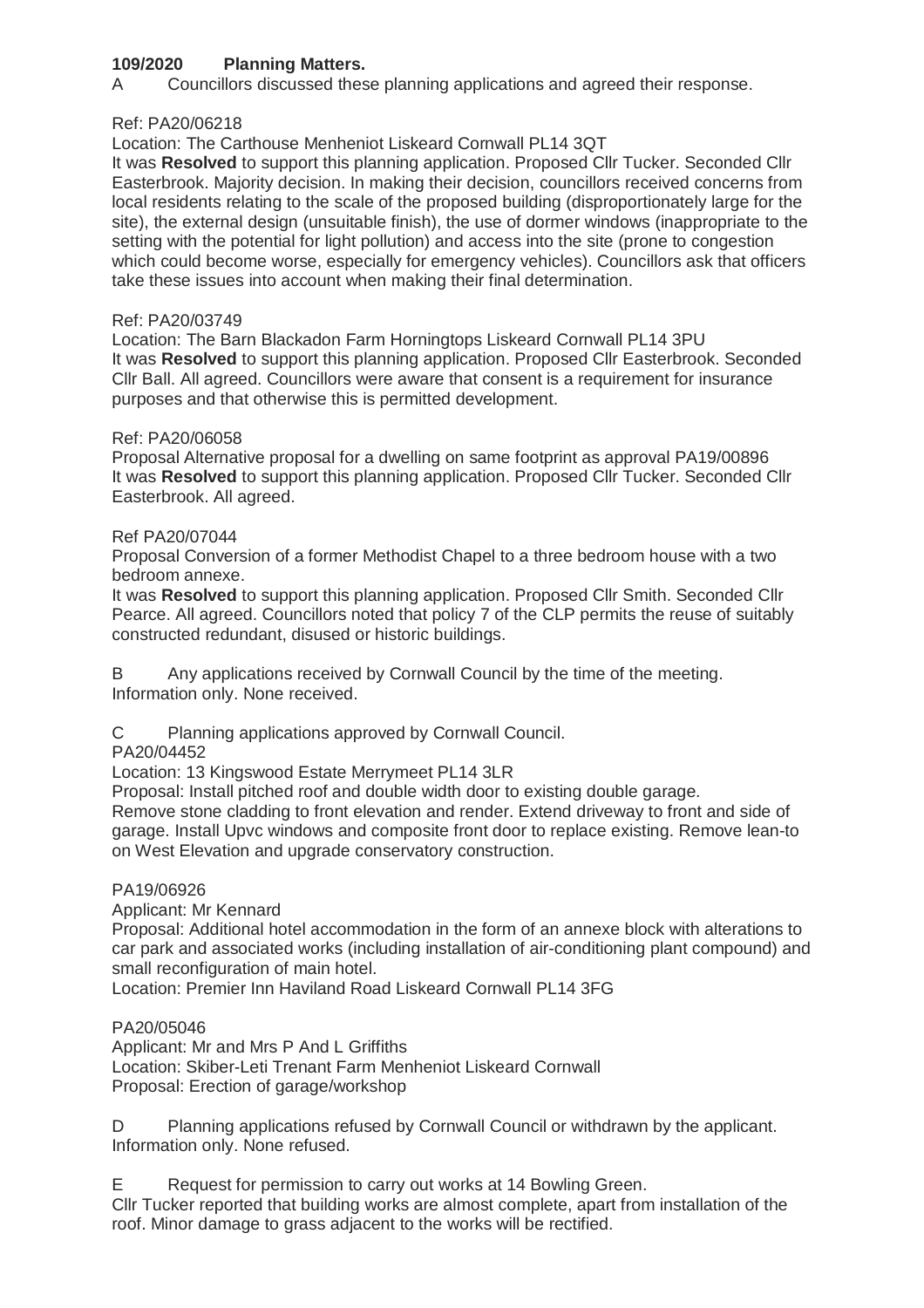# **110/2020 Financial Matters.**

A It was **Resolved** to approved the schedule and agree payment. Proposed Cllr Easterbrook. Seconded Cllr Smith. All agreed. Cllr Easterbrook will authorise online payments

| <b>Date</b> | Payee            | <b>Description</b> | Pay        |          |
|-------------|------------------|--------------------|------------|----------|
| 21/09/2020  | <b>Easy Gate</b> | gate for play area | <b>OLB</b> | 882.00   |
| 28/09/2020  | <b>Staff</b>     | <b>Salaries</b>    | <b>OLB</b> | 722.00   |
| 28/09/2020  | <b>HMRC</b>      | <b>PAYE</b>        | <b>OLB</b> | 126.00   |
|             |                  |                    |            |          |
|             |                  |                    |            |          |
|             |                  |                    |            | 1,730.00 |

#### B Bank Payment Receipts. For information.

| <b>Date</b>                   | Paver                   | <b>Description</b> |  |          |
|-------------------------------|-------------------------|--------------------|--|----------|
| 31/08/2020                    | <b>Cornwall Council</b> | Interest           |  | 37.34    |
| 10/08/2020                    | Lloyds Bank             | Interest           |  | 0.40     |
| 11/08/2020                    | <b>Cornwall Council</b> | Government grant   |  | 10000.00 |
|                               |                         |                    |  |          |
|                               |                         |                    |  |          |
| All bank receipts this period | 10,037.74               |                    |  |          |

#### C Bank Reconciliation.

At the close of business on 31 August 2020, the parish council showed a balance of £90,863.53 in its accounts.

D Liskeard and Looe Highways Scheme Expression of Interest Year 4

Councillors agreed to submit an EOI for speed warning signs at Doddycross.

**Action.** Clerk to draw up documents and agree approval with Chair before submission.

# **111/2020 Councillors' Reports.**

#### A Cllr Sean Smith

Reported that the public meeting called on 14 September by the Parochial Church Council to discuss its finances and the possible closure of St Mary's Church has been postponed. Residents from Merrymeet are making a collective approach to the PCC to discuss a way forward. Cllr Smith will monitor the situation and report back in October.

Review of the council's response to the Covid-19 outbreak was discussed, and the proposals made in Cllr Smith's report will be discussed by the Working Group with any agreed actions being implemented as soon as practicable.

**Action.** Clerk to consult with Community Helpers, and take instruction from the Covid Working Group.

#### B Cllr Pete Mulford

Talked through his plans for examining alternative methods of weed management with a view to submitting proposals for alternative methods.

**Action.** Clerk to forward details of the original costings for weed spraying.

#### C Cllr Tony Clarke

Cllr Clarke submitted a written request for the council to consider introducing a 20mph speed limit along Mine Hill and the surrounding area.

**Action.** Clerk to contact Clerk for Botus Fleming Parish Council. Cllr Seeva to speak with Cllr Jesse Foot.

# **112/2020 Chair's Agenda Items.**

A Neighbourhood Development Plan.

The Project Manager reports that two developers have shown interest in the site at Tencreek Farm. Discussions between Cornwall Council planners and the parish council are ongoing.